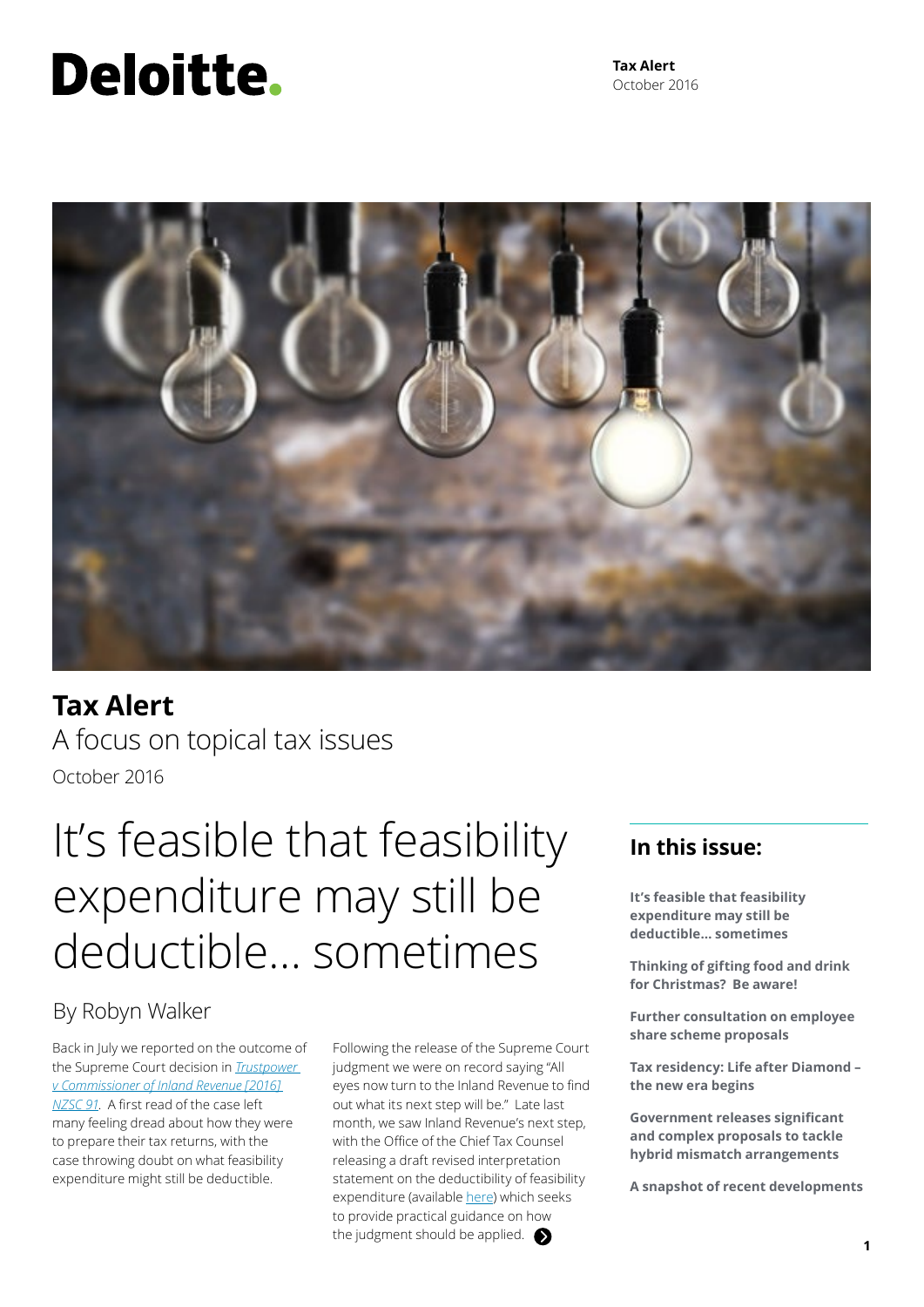



**Robyn Walker National Technical Director** Tel: + 64 4 470 3615 Mobile: + 64 21 131 5413 Email: robwalker@deloitte.co.nz

Inland Revenue's former guidance hinged on whether a taxpayer had "committed" to a particular asset or course of action. This approach was strongly dismissed by the Supreme Court, and accordingly Inland Revenue has revised its approach to be:

*"Therefore, in the Commissioner's view, expenditure is likely to be deductible in accordance with the Supreme Court decision if it is a normal incident of the taxpayer's business (see [72] of Trustpower (SC)) and it satisfies one of the following:*

- **•** *the expenditure is not directed towards a specific capital project; or*
- **•** *the expenditure is so preliminary as not to be directed towards materially advancing a specific capital project – or, put another way, the expenditure is not directed towards making tangible progress on a specific capital project."*

The draft revised interpretation statement goes on to provide lengthy commentary as to what these two tests mean, but they are most meaningfully explained in plain terms through the use of examples provided by Inland Revenue. We replicate two of the examples here:

### **Example one:**

#### **Acme Electricity Generation Limited**

Acme Electricity Generation Ltd generates electricity for sale to consumers. Currently, its electricity is predominantly generated by coal-fired power plants. However, it also has some small hydro stations and one wind farm. Acme routinely investigates new generation opportunities and intends to focus its future generation projects on sustainable sources.

Acme sends an employee to Norway on a general fact finding trip to learn about the generation methods that they use and the pros and cons of each of them. Expenditure on the fact finding trip is deductible as it is not linked to a specific capital project or asset.

One of the generation types that Acme learned about in Norway is "blue energy", which uses seawater and fresh water to generate electricity. Acme identifies five potential places in New Zealand that it believes would be suitable for this type of generation plant.

Acme then sends two employees to Norway to talk to the generation company involved. They get general information about "blue energy" including the water conditions that are required for successful generation, the land area required for a plant, the potential generation capacity and ballpark costs for running a plant. This expenditure is also deductible. The expenditure relates to a specific project (a "blue energy" generation plant). However, the expenditure is preliminary and it does not result in any tangible progress of the project or any capital asset or other enduring benefit.

Based on the information that Acme gathered in Norway, it chooses one of the five potential sites that it believes has the best conditions for a viable "blue energy" plant. Acme sends the two employees back to Norway with site plans to get expert advice on the best design for the plant. While there they commission a Norwegian engineer to draw blueprints for the plant. This expenditure is not deductible as having the expert advice and plans for construction materially advances the capital project.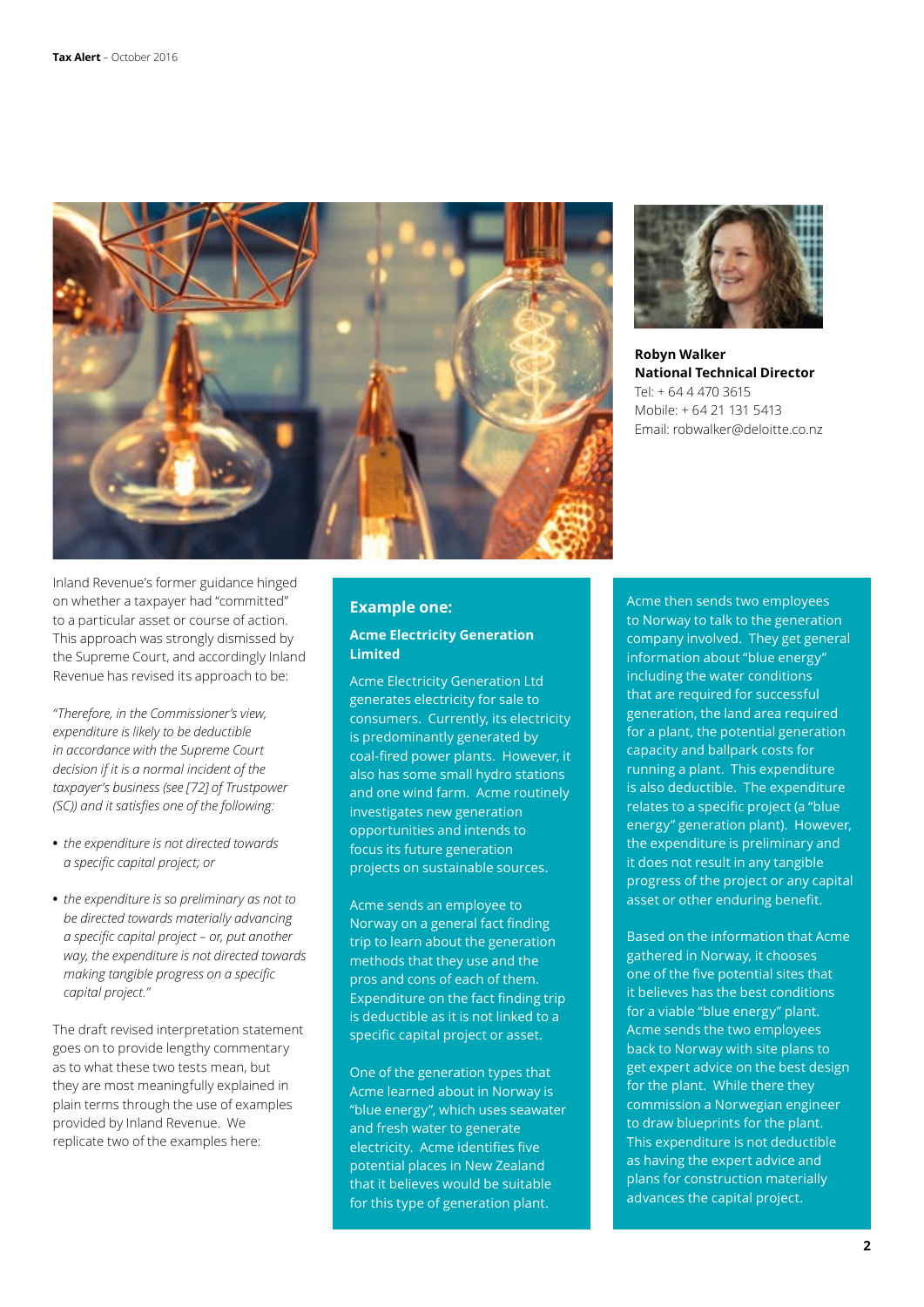#### **Example two:**

#### **National restaurant chain**

A national restaurant chain is continually looking for new sites on which to build restaurants. It is considering opening a new restaurant in Wellington. To help identify a suitable potential site, the company hires a contractor to survey traffic flows in different areas around Wellington. This expenditure is deductible. The expenditure relates to a specific project (building a new restaurant). However, the expenditure is preliminary and it does not result in any tangible progress of the project or any capital asset or other enduring benefit.

Overall, the draft revised interpretation statement is a good step towards restoring order and giving taxpayers a better idea of how they should determine tax return positions in respect of feasibility expenditure. However, this is only one step of the journey as while there is now guidance, the reality is that a test based on material advancement / tangible progress results in costs being treated as capital earlier than under a commitment test.

What the *Trustpower* case has done is shone a spotlight on the existing tax policy settings which can prevent a significant amount of expenditure from ever being deductible for tax purposes. We have seen a number of ad hoc measures to correct problems with software and other intangible assets, but issues still exist. This includes when a taxpayer incurs expenditure to materially advance a tangible asset that ultimately never gets completed (in order to qualify for depreciation deductions), and also when there is unsuccessful expenditure directed at non-depreciable assets (for example undertaking a due diligence on a business ultimately not purchased). There will be a range of options for solving this problem, but perhaps the simplest one may be to look to align the tax treatment with the accounting treatment of such expenditure as we have already done with research and development expenditure.

The Office of the Chief Tax Counsel have played their part, the next move belongs to the Tax Policy team.

Submissions on the draft interpretation statement close on 9 November.

The *Trustpower* case has shone a spotlight on the existing tax policy settings which can prevent a significant amount of expenditure from ever being deductible for tax purposes

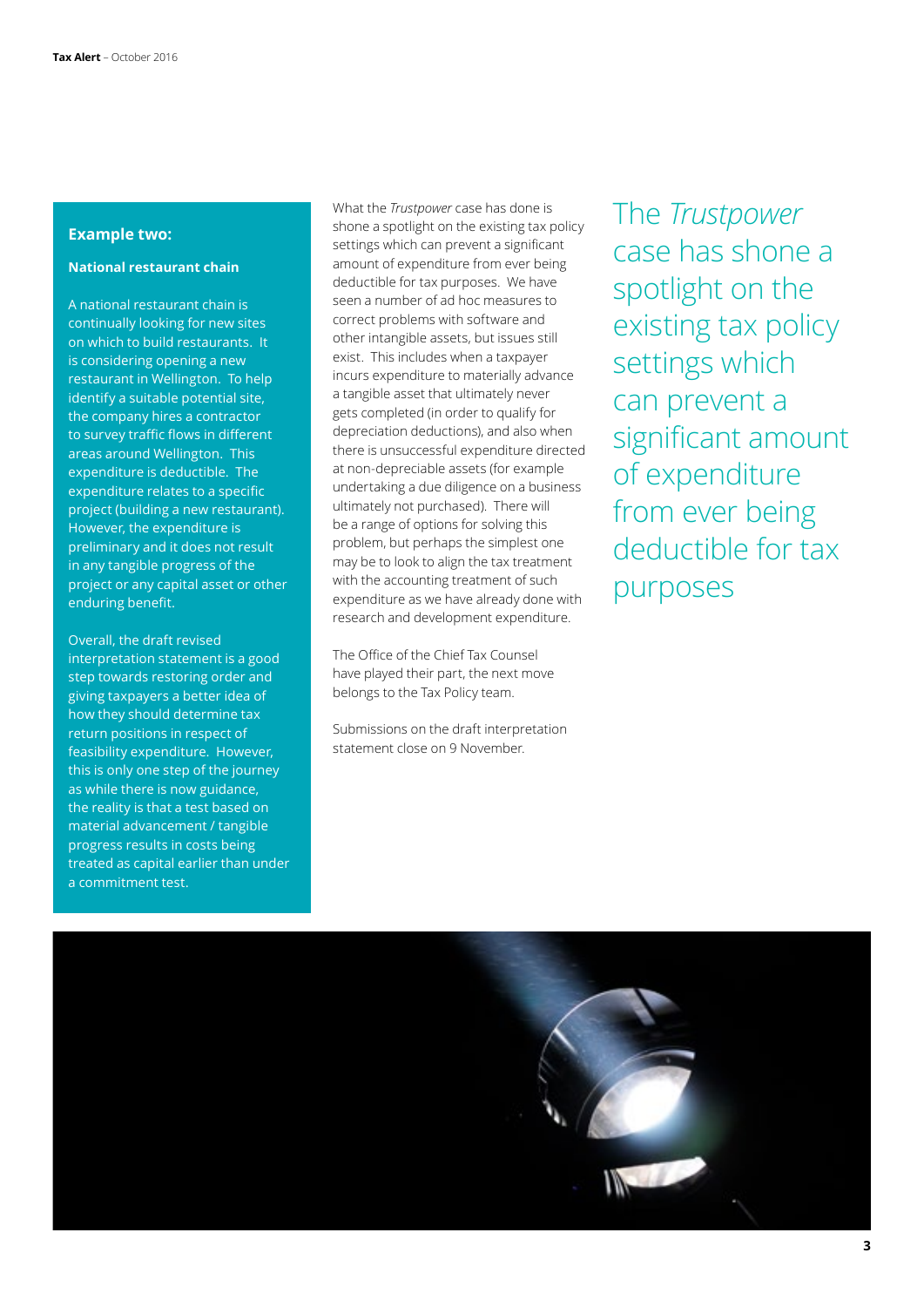## Thinking of gifting food and drink for Christmas? Be aware!

By Robyn Walker and Veronica Harley



Does your business commonly send your clients or suppliers a thank you gift of a bottle of wine or some treats to eat at Christmas? Well, Inland Revenue has just spoiled the party with the recent release of an [operational statement](http://www.ird.govt.nz/technical-tax/op-positions/op-position-deduct-expend-food-drink-gifts.html) declaring that gifts of food and drink are "entertainment" and potentially subject to the 50% deduction limitation rule.

Anyone who has stopped to consider making an entertainment adjustment as part of the tax return process has probably thought to themselves that the rules have some rather unusual distinctions between what is and is not subject to the rules, and therefore taxpayers are more likely to have relied on Inland Revenue guidance on the application of the rules.

When you read Inland Revenue's guidance, such as the [IR268](http://www.ird.govt.nz/resources/6/0/60a4080e-340d-4a91-8fe0-ab911832707b/ir268.pdf) Guide "Entertainment expenses: What you need to know about making claims", there is no mention of gifts to clients. All entertainment in the form of food and drink is described in the context of food and drinks which are immediately consumed. Gifts themselves don't ordinarily fit into what the layperson would consider to be "entertainment".

It is likely that many businesses have been treating this expenditure as fully deductible to date on the basis of advice previously issued by Inland Revenue in *Business Tax Update* newsletters issued in 2011 and 2012. Initially Inland Revenue said that expenditure incurred in relation to gifts of food and drink provided off-premises are generally 100% deductible, and then in the next publication issued a further clarification stating that they were only fully deductible if "provided or consumed…away from the taxpayer's business premises, e.g. a business lunch at a restaurant".

Inland Revenue now accept that this latter statement did not make the position clear and may have lead to some taxpayers treating this expenditure as fully deductible. Accordingly Inland Revenue has, once and for all, clarified the current technical position and issued an operational statement to explain how and from when taxpayers are expected to apply the new rules.

The operational statement contains the following example:

### **Example:**

Bob is a real estate agent. Each time he arranges the sale of a house, Bob delivers a bottle of champagne to the owner. He also sends a gift basket by courier to the purchaser. The gift basket contains a bottle of wine, some cheese and various household items such as tea towels and soaps.

Bob will only be able to deduct 50% of the cost of the bottle of champagne. This is because he is providing entertainment in the form of drink and doing so off his business premises.

For the gift basket, Bob can deduct the full cost of the tea towels and soap, because an appropriate apportionment should be made for items that are not food and drink. However, he can only deduct 50% of the cost of the wine and cheese (or, if the cost is not separately identifiable, an amount appropriately apportioned as the cost of the wine and cheese).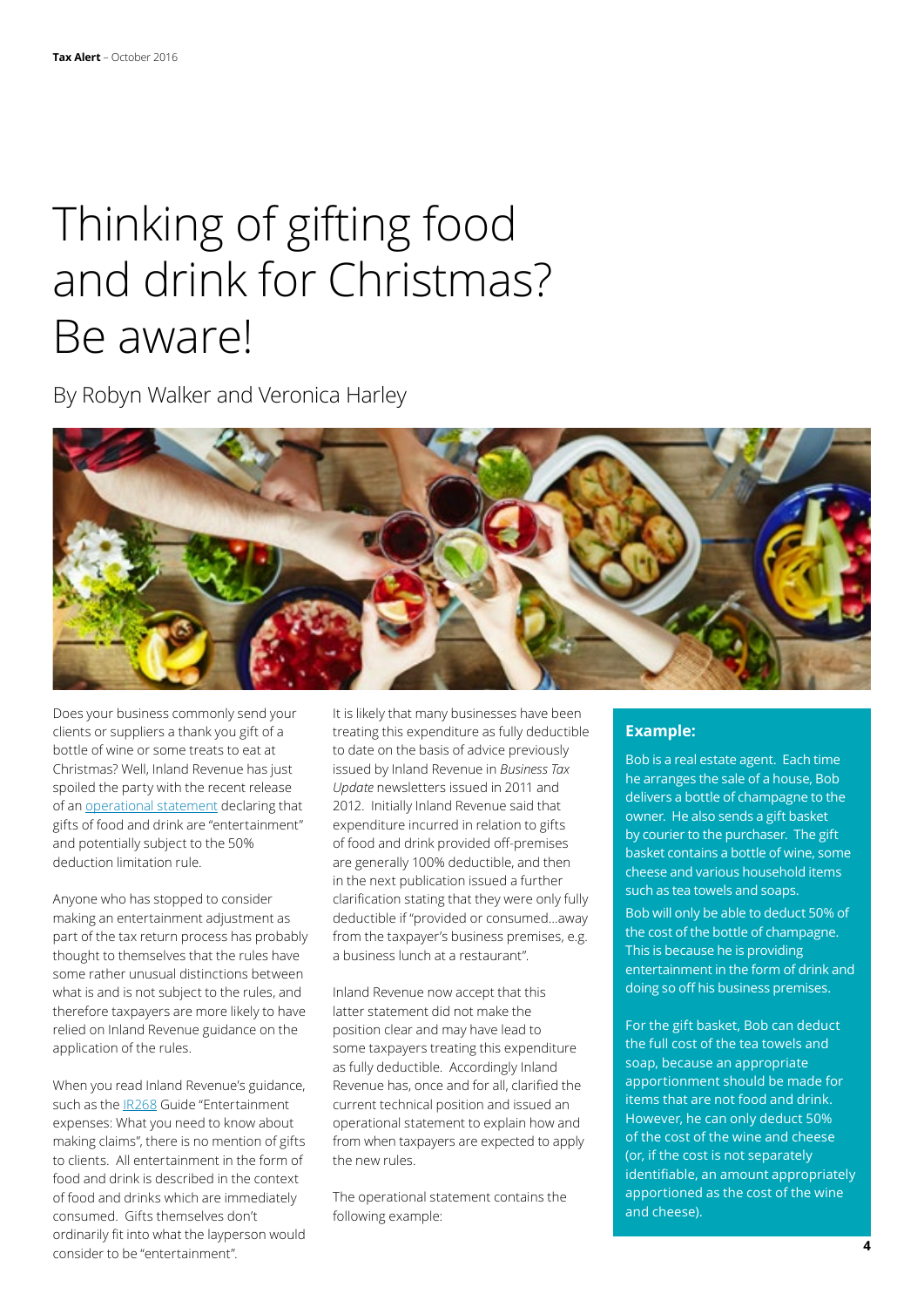While some may be exasperated by this outcome, particularly given the likely dollars involved compared with the compliance costs of apportioning the cost of gifts between food and drink and non-food and drink components, Inland Revenue are arguably applying the rules technically correctly in many cases, albeit the rules were probably not drafted originally with gift baskets in mind.

### **What do the entertainment rules say?**

#### **Entertainment off premises**

The limitation rule applies to deductions for expenditure on food and drink that a person provides off their business premises.

#### **Entertainment on premises**

The limitation rule applies to deductions for expenditure on food and drink that a person provides, other than light refreshments such as a morning tea and whether or not guests are present, —

a. on their business premises at a celebration meal, party, reception, or other similar social function:

b. in an area of the premises that at the time is reserved for senior employees to use and is not open to all the person's employees working in the premises.

Note: the above are subject to a number of exemptions, including for entertainment provided outside of New Zealand, entertainment while travelling on business and entertainment provided at conferences that are at least four hours long.

The entertainment rules have remained largely unchanged since they were introduced in 1993, and this position illustrates they are well overdue for some modernisation with compliance costs in mind.

Regardless of the merits of the interpretation and current policy position, the Commissioner has stated she will apply this interpretation for tax positions taken on or after 1 September 2016. While Inland Revenue have said they will not seek to actively identify incorrect deductions claimed prior to this date, over-claimed deductions identified in the course of investigation or audit will be disallowed.

If you traditionally send clients or suppliers bottles of wine or gift baskets at Christmas time as a business thank you, please be aware of this change as you compile your list of "entertainment" expenditure for your accountant or tax advisor.

Please don't hesitate in contacting your usual Deloitte advisor to discuss your tax position further.



**Robyn Walker National Technical Director** Tel: + 64 4 470 3615 Mobile: + 64 21 131 5413 Email: robwalker@deloitte.co.nz



**Veronica Harley Associate Director** Tel: +64 9 303 0968 Mobile: +64 21 216 1365 Email: vharley@deloitte.co.nz

Gifts themselves don't ordinarily fit into what the layperson would consider to be "entertainment"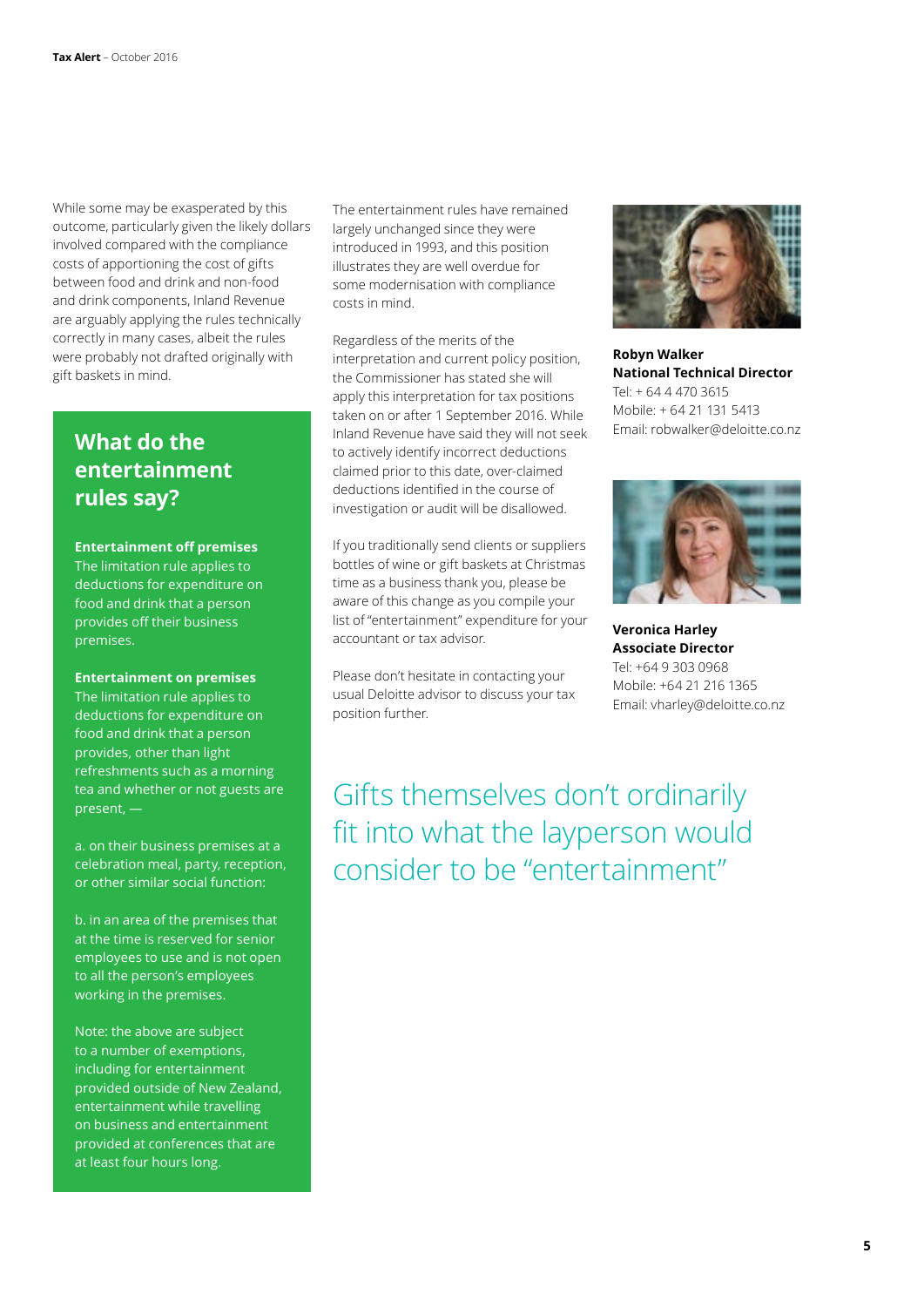## Further consultation on employee share scheme proposals

### By Jayesh Dahya and Brad Bowman

In [June 2016,](http://www.taxathand.com/article/1928/New-Zealand/2016/Capital-gains-tax-on-shares-IR-proposes-changes-to-Employee-Share-Schemes) we outlined key proposals included in an Officials' issues paper, entitled *Taxation of employee share schemes* ("original paper") which amongst other things were aimed at ensuring discounted shares received by employees are taxed as employment income when the employee "receives" the shares.

On 1 September 2016, the Policy & Strategy Group released a consultation paper, [Taxation of employee share schemes](http://taxpolicy.ird.govt.nz/publications/2016-ip-employee-share-schemes-update/overview)  [further consultation](http://taxpolicy.ird.govt.nz/publications/2016-ip-employee-share-schemes-update/overview) ("further consultation paper"). The further consultation paper sets out Officials' thinking following submissions received in relation to the original paper.

This article provides an update on where Officials have landed on the key proposals included in the original paper.

#### **Taxation of employees**

The further consultation paper does not propose any change to the "general thrust" of proposals relating to unconditional employee share schemes ("ESSs"), conditional ESSs or option-like arrangements. That is:

- **•** Benefits that depend on continued employment will be taxed when the employment conditions are met;
- **•** Benefits that are subject to contingencies will be taxed when all "substantial conditions" relating to the shares have been met (i.e. when the employee holds the shares on the "same basis" as a nonemployee shareholder); and
- **•** Benefits from options will be taxed when the option is exercised.

The further consultation paper does not propose any change to the "general thrust" of proposals relating to unconditional and conditional employee share schemes or option-like arrangements

Officials have provided a number of examples to illustrate the concepts that are to be applied in determining when the taxing point will arise and, to put it simply, the proposals will bring to an end the benefits from ESSs that provide employees with protection from the economic risks associated with owning shares.

Despite standing firm, Officials have amended proposals in relation to grandparenting benefits from existing schemes as taxpayers transition to the new rules. Broadly transitional relief will be extended to benefits:

- **•** Granted before the date six months after enactment in accordance with the terms of any ESS in existence before the release of the issues paper on 12 May 2016; and
- **•** Where the taxing point for the benefits under the new law is before 1 April 2022.

#### **Concessions for widely-offered ESSs**

The current rules provide a concessionary regime for widely-offered or "all employee" ESSs. The two primary benefits are:

- **•** Employees are not taxed on the value of benefits received under the widelyoffered ESS; and
- **•** The employer is allowed a notional 10% interest deduction on loans made to employees to buy shares.

Among other criteria, the current concessionary regime applies to widelyoffered ESSs where the scheme is equally available to all employees and the cost of the shares to the employee do not exceed \$2,340 in a three-year period with no limit on the discount that is offered. While Officials did not include any proposals in relation to the concessionary regime, the original paper sought submissions on whether the rules should be repealed, retained or modernised.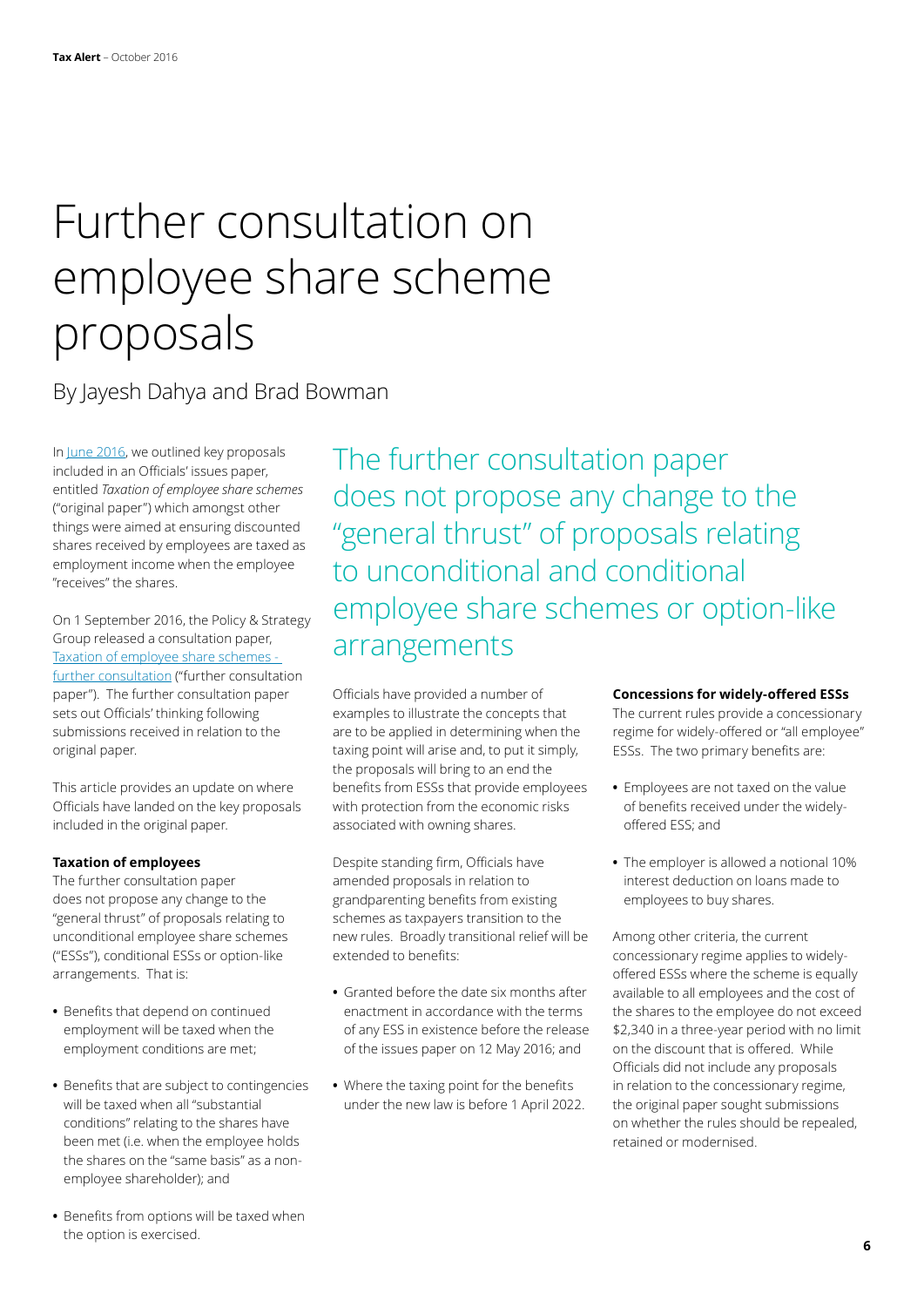

The further consultation paper notes that submissions supported a continued exemption for benefits provided under widely-offered ESSs and criticised various aspects of the current rules. Officials have therefore opted to "modernise" the concessionary rules to make them less restrictive and simpler to operate.

While some aspects of the existing regime would remain unchanged, Officials propose that the cost of shares to the employee would need to satisfy three requirements: 1) the cost can be no more than \$5,000 per annum, 2) the discount can be no more than \$2,000 less than the market value, and 3) the cost can be no more than the market value. Additionally, where there is a cost to the employee in acquiring the shares, the employer must provide an interest-free loan facility to be repaid over the vesting period.

While employees will not be taxed on any benefits from widely-offered schemes, Officials have stated that employers will not be entitled to a deduction for the cost of providing the shares and intend on removing the notional 10% interest deduction on the loans made to employees (although loans made before the effective date of the new legislation would be grandparented).

It will no longer be a requirement for employees to seek Inland Revenue approval for widely-offered schemes, rather that taxpayers will simply need to register the scheme with Inland Revenue.

#### **Start-up companies**

The original paper considered offering a "concession" for start-up companies, which would have enabled employees to defer taxation until the shares are either sold or listed. In the further consultation paper, Officials note that there was little support for the concession and any benefits would likely be outweighed by the concession's resulting complexity. Officials therefore do not propose any special rules for start-up companies.

#### **Deduction for cost of shares provided under an ESS**

The original paper proposed that employers should be allowed a deduction for a deemed cost of the shares provided under an ESS. This deduction would occur at the same point as the income is taxed in the hands of the employee and would be based on the amount that is taxable for the employee. The further consultation paper notes that submissions were largely in favour of the proposal and that there is no change to this proposal.

If you have any questions or comments in relation to the further consultation paper, please don't hesitate in contacting your usual Deloitte advisor.



**Jayesh Dahya Director** Tel: +64 4 470 3644 Mobile: +64 21 300 135 Email: jdahya@deloitte.co.nz



**Brad Bowman Senior Consultant** Tel: + 64 9 303 0885 Email: bbowman@deloitte.co.nz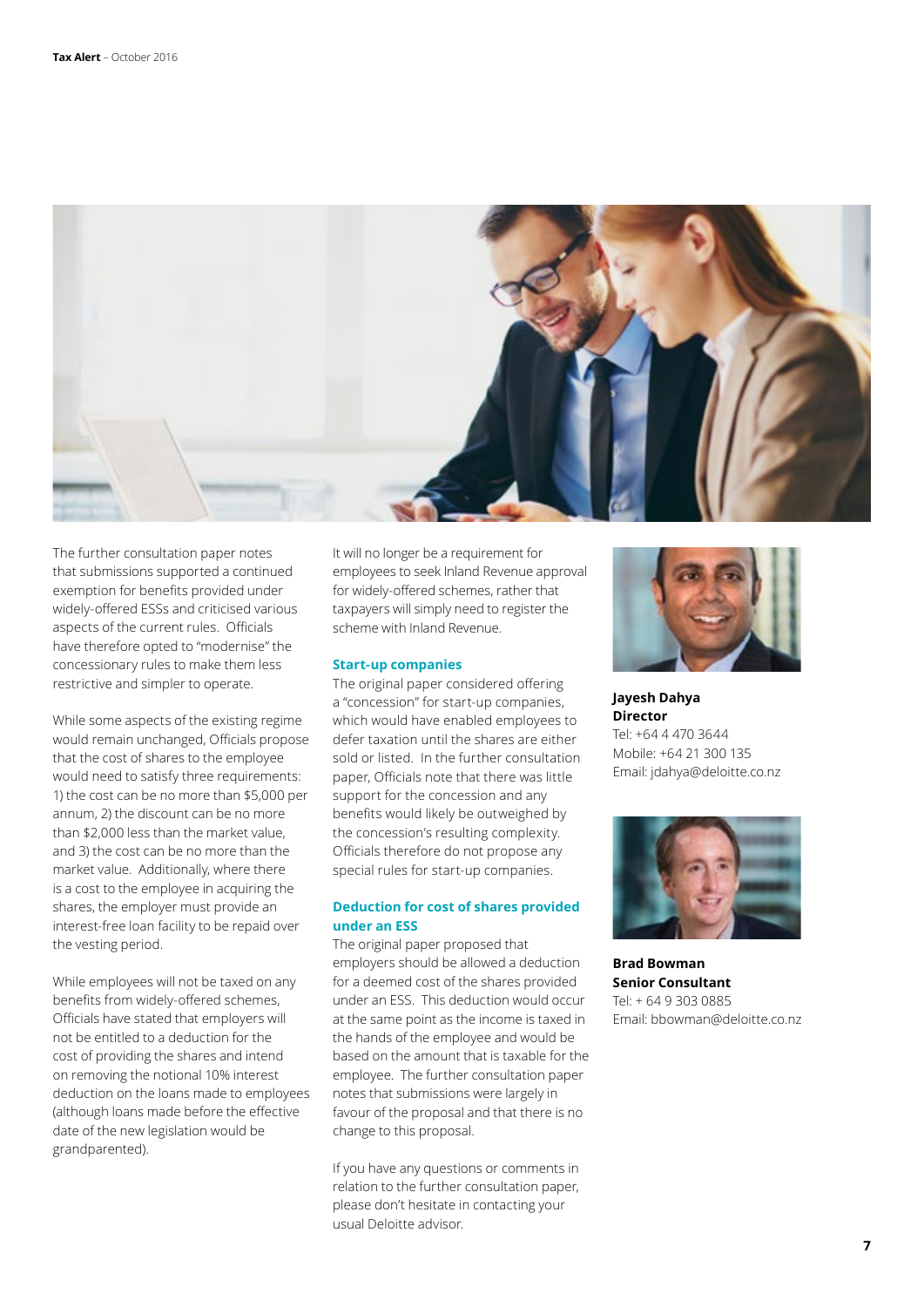## Tax residency: Life after Diamond – the new era begins

By Jayesh Dahya



In September 2016, Inland Revenue released an [updated interpretation](http://www.ird.govt.nz/resources/9/2/9227e1f5-aaac-4bab-8bf1-5ef527fd4441/IS+1603.pdf)  [statement](http://www.ird.govt.nz/resources/9/2/9227e1f5-aaac-4bab-8bf1-5ef527fd4441/IS+1603.pdf) on tax residence.

The statement has been updated for the Court of Appeal's decision *Commissioner of Inland Revenue v Diamond* [2015] NZCA 613.

Tax residence is an important tax concept as it determines whether a person is assessable for New Zealand tax on their worldwide income or only on New Zealand-sourced income. Tax residence is often overlooked when a New Zealand tax resident leaves New Zealand to work or live overseas as it is generally assumed that by leaving New Zealand, there is no longer a requirement to pay tax in New Zealand. This is not the case. If a person remains New Zealand tax resident during their absence, they have a requirement to pay New Zealand tax on their overseas income and New Zealand sourced income.

Fundamental to the concept of tax residence is the permanent place of abode ("PPOA") test. A person will be tax resident in New Zealand if they have a PPOA in New Zealand, regardless of the time spent out of the country. As there is no definition in the Income Tax Act 2007 of what a PPOA means, tax advisors must refer to principles established by case law when determining what it means. As an individual's particular circumstances must be considered on a case by case basis in making this assessment, often the position is not clear cut.

The concept of a PPOA was most recently tested in the Court of Appeal's decision in *Diamond* (for the background on this, see our [February 2016 Tax Alert article](http://www2.deloitte.com/nz/en/pages/tax-alerts/articles/taxpayer-wins-important-residency-case-against-inland-revenue.html)) where Inland Revenue asserted the taxpayer retained their PPOA in New Zealand. In a rare taxpayer win, the Court dismissed Inland Revenue's approach to determining whether a PPOA existed and the decision set out the principles to be applied in

assessing whether a taxpayer has a PPOA in New Zealand.

Inland Revenue has now updated its interpretation statement to reflect the principles provided by the Court of Appeal. In summary, for a PPOA to exist in New Zealand:

- **•** A person must have a place of abode (i.e. a dwelling) in New Zealand to have a permanent place of abode here. An "abode" means a "habitual residence, house or home or place in which the person stays, remains or dwells."
- **•** Deciding if a dwelling is a taxpayer's PPOA requires an assessment of the taxpayer's circumstances and how the taxpayer has used that dwelling. This requires an assessment of:
- the continuity and duration of the person's presence in New Zealand; and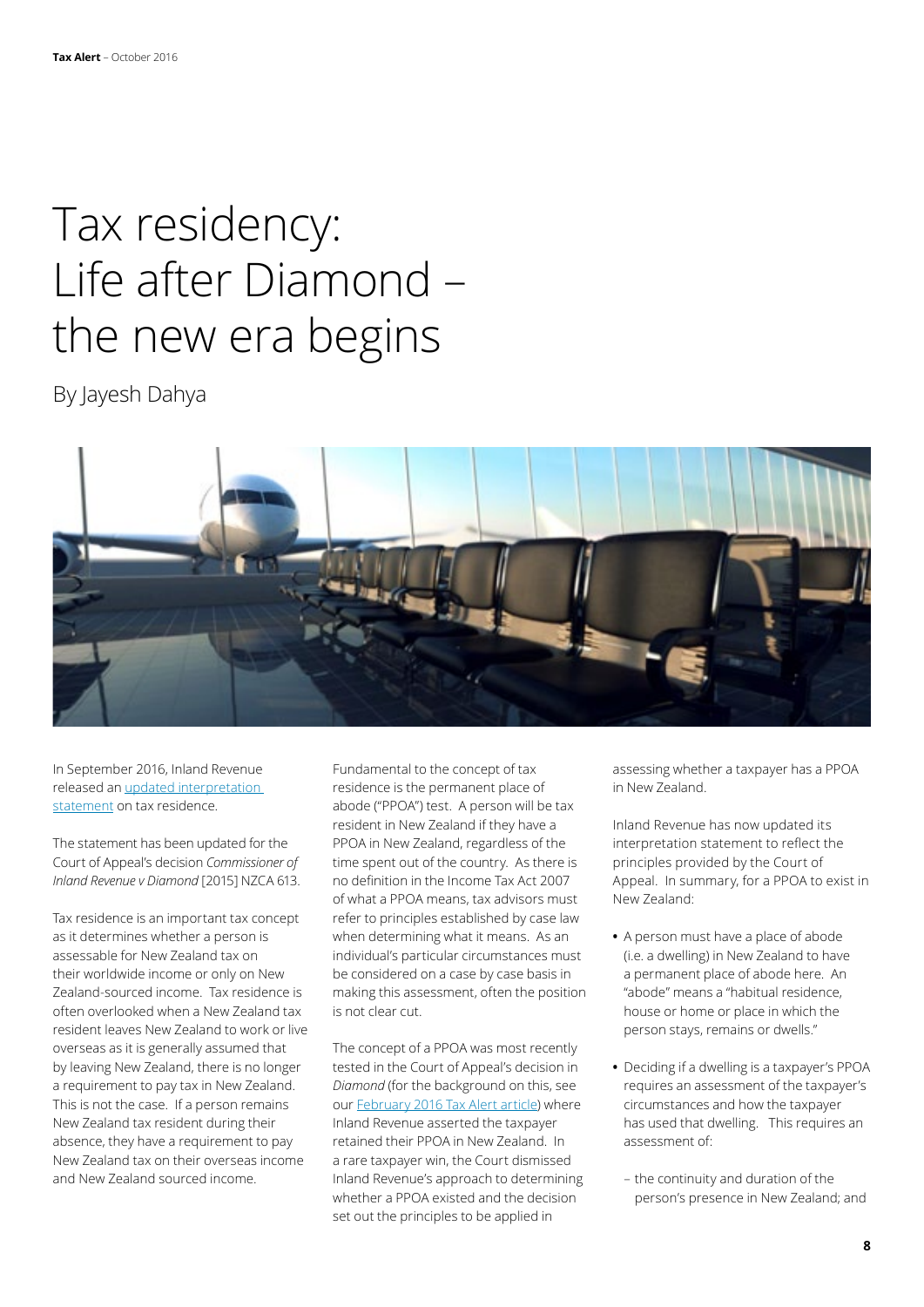

- the durability of the person's association with the place of abode and how close their connection with it is.
- **•** A property used as a personal residence can be contrasted with one that is an investment property. Simply renting out your personal residence in itself may not be sufficient, as you would also need to consider the use of the property before and after a period of absence. The existence of a dwelling as a habitual abode is fundamental to the PPOA test, *"it does not matter how strong a person's ties to New Zealand are if those ties do not indicate that the particular dwelling in question is the person's permanent place of abode. For example, if a person has strong connections to New Zealand, but the only dwelling they have here is a property that they have never lived in and never intend to live in, that property could not be their permanent place of abode"*.

The decision of the Court of Appeal and the revised interpretation statement hopefully put an end to the uncertainty that has existed over the last few years where Inland Revenue have asserted that the mere existence of a dwelling (irrespective of how it has been used) is sufficient for a PPOA to exist in New Zealand. We now head into an era that will hopefully see greater certainty for taxpayers and a more consistent application of the law.

For those that have relied on the earlier interpretation statement and taken a tax position that would be different under the revised interpretation statement, Inland Revenue has released an [operational](http://www.ird.govt.nz/technical-tax/op-positions/op-position-tax-residence.html)  [statement](http://www.ird.govt.nz/technical-tax/op-positions/op-position-tax-residence.html) which states that taxpayers can ask Inland Revenue to apply the new analysis to their circumstances and request amendments to previous tax positions in accordance with the principles set out in *Standard Practice Statement SPS 16/01 – Requests to amend assessments.*

If you have any questions in relation to the above, please don't hesitate in contacting your usual Deloitte advisor.



**Jayesh Dahya Director** Tel: +64 4 470 3644 Mobile: +64 21 300 135 Email: jdahya@deloitte.co.nz

The decision of the Court of Appeal and the revised interpretation statement hopefully put an end to the uncertainty that has existed over the last few years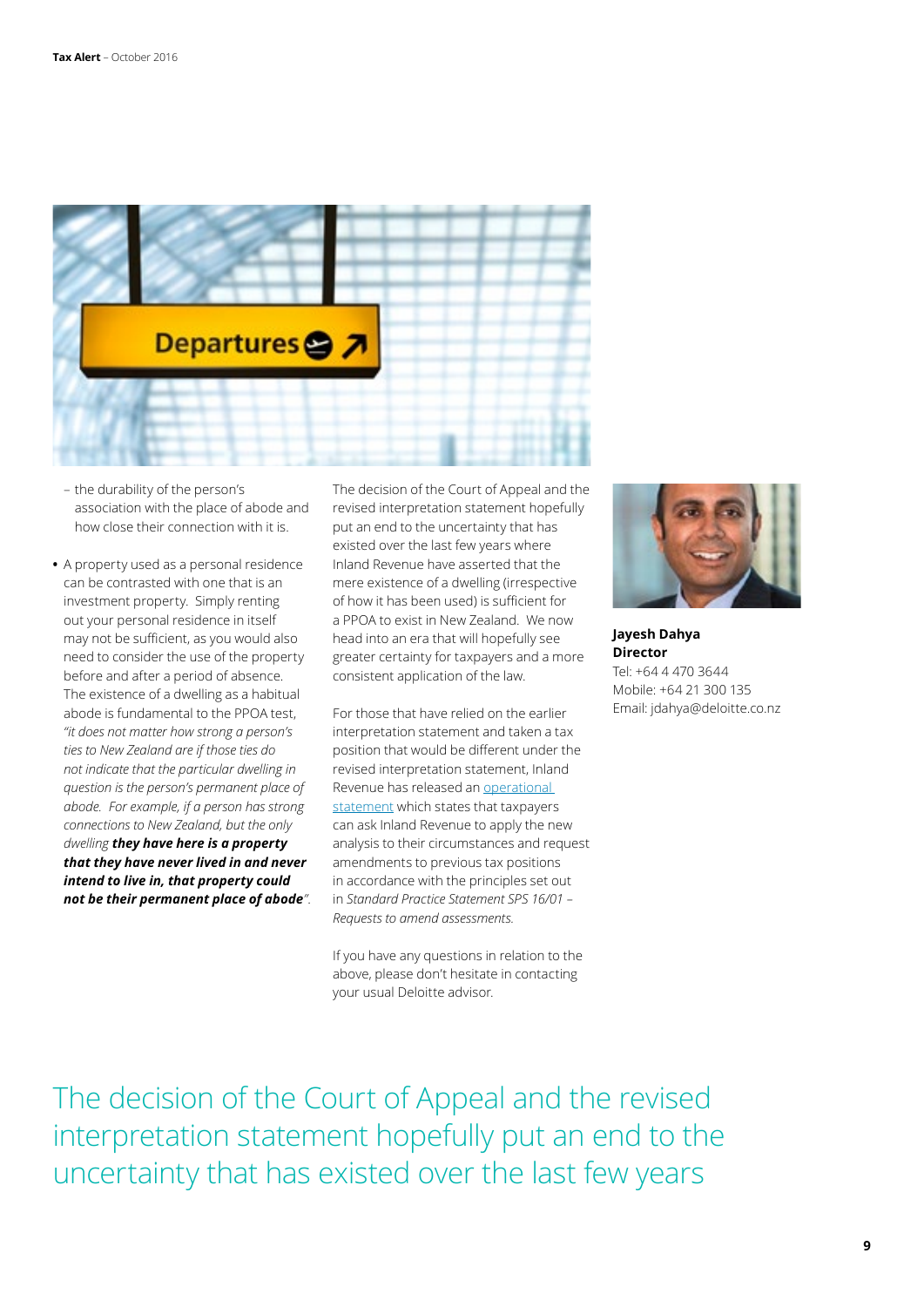## Government releases significant and complex proposals to tackle hybrid mismatch arrangements

On 6 September 2016, the New Zealand Government announced the release of a discussion document ("Paper") that contains proposals for addressing hybrid mismatch arrangements.

A hybrid mismatch arrangement is an arrangement which exploits the differences in the tax treatment of a legal entity or a financial instrument by two or more countries. Such arrangements would provide a "mismatch" in tax outcomes with the effect of reducing the total worldwide tax that should have been paid by the parties involved.

Hybrid mismatches include situations where there is a double deduction in two different countries for the same expense, or a deduction is allowed in one country without income being recognised in another country. Inland Revenue cite the recent case of *Alesco New Zealand v Commissioner of Inland Revenue* [2013] NZCA 40 as an example on point, whereby the New Zealand taxpayer had issued optional convertible notes to its Australian parent, which were treated as part debt and part equity in New Zealand, but exclusively equity in Australia. The tax outcome meant expenditure in relation to the instrument was deductible in New Zealand; however, the income was not assessable in Australia.

The Paper proposes that New Zealand should adopt the OECD recommendations on hybrid mismatch arrangements, as proposed under Action 2 of the BEPS action plan, and seeks input on how the OECD recommendations could be implemented in New Zealand.

Hybrid mismatches include situations where there is a double deduction in two different countries for the same expense, or a deduction is allowed in one country without income being recognised in another country

The recommendations seek to prevent the misalignment of domestic rules resulting in unintended tax advantages, which is primarily achieved through the use of "linking rules" that change the usual tax treatment of cross-border transactions to ensure that there is no hybrid mismatch in such cases.

The Paper is divided into two parts. Part I describes the problem of hybrid mismatch arrangements, the case for responding to the problem and a summary of the OECD recommendations. Part II explains the OECD recommendations in greater detail and discusses how they could be incorporated into New Zealand tax law.

The Paper considers each of the OECD's recommendations and proposes a number of changes to New Zealand's tax law to implement them. There are a significant number of proposals included in the Paper, many of which are complex. The proposals appear ominous with the following statement made in page 1: "It is expected that most hybrid arrangements would be replaced by more straightforward (non-BEPS) cross-border financing instruments and arrangements following the implementation of the OECD recommendations in New Zealand."

There is recognition that the rules will result in complexity for foreign branches of New Zealand companies, so submissions are requested on whether there should be an active branch income exemption.

There is also a proposal to treat companies that are resident in another country under a Double Tax Agreement as non-resident for New Zealand tax purposes.

The proposals are expected to apply to payments made after a taxpayer's first tax balance date following enactment.

The Paper makes it clear that the final decision in relation to the proposed implementation of the OECD's recommendations in New Zealand will be made after the consultation phase. The date for submissions has been extended from 17 October to 28 October 2016.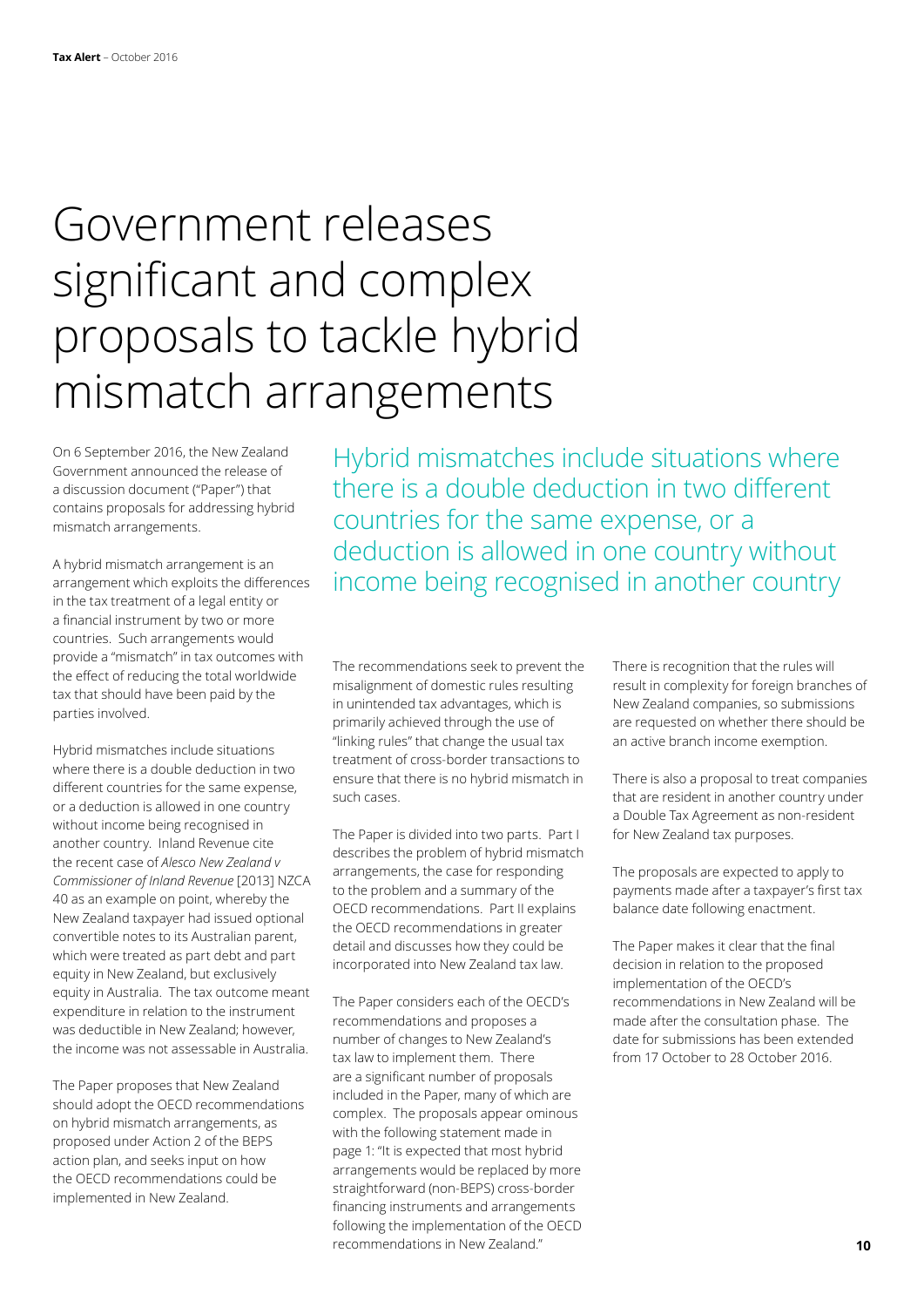## A snapshot of recent developments



#### **GST turns 30 and celebrates with the introduction of the Netflix tax**

Goods and services tax ("GST") turned 30 on 1 October 2016. GST was introduced on 1 October 1986 by the third Labour Government at a rate of 10%. It was increased to 12.5% on 1 July 1989 and more recently to 15% on 1 October 2010.

The birthday celebrations coincide with the commencement date of the new "Netflix tax". From 1 October, any offshore business providing remote and online services and supplies of intangibles to a New Zealand private consumer will need to collect and pay GST if the cumulative amount of supplies provided to New Zealand private consumers within a 12-month period is expected to exceed NZD 60,000. See our earlier [article](http://www2.deloitte.com/nz/en/pages/tax-alerts/articles/gst-on-remote-services.html) on this topic.

#### **Public Rulings Unit Work Programme**

On 5 September 2016, Inland Revenue released an updated 2016-17 Public Rulings Unit Work Programme. Noteworthy items added to the work programme included the following.

- **•** Income tax Deductibility of feasibility expenditure, which is an update and review of IS 08/02 following Trustpower (see our mai[n article](#page-0-0) on this).
- **•** Income tax Income Amounts derived from land use, which considers the impact of the Vector decision on existing

public statements, in particular Pub BR 05/ 02-10 and Pub BR 09/06.

- **•** GST Credit card charges, which seeks to provide guidance on the GST treatment of fees charged in respect of credit cards.
- **•** GST Grouping rules, which seeks to resolve uncertainties around GST grouping issues.
- **•** Income tax Associated persons Corporate trustees, which addresses uncertainty around the capacity of a trustee when the trustee is a corporate following the decisions in *Concepts 124 Ltd v CIR* [2014] *NZHC 2140 and Staithes Drive Development Limited v CIR* [2015] NZHC 2,593.
- **•** Income tax Land Improvements becoming part of land, which seeks to address whether building fit-out is an improvement to land for the purposes of section CB 11 and as to which party owns various improvements to land and buildings.
- **•** Income tax Research & Development, which seeks to provide guidance on the R&D rules, including the application of the new loss tax credit rules.

#### **Operational guidelines: Section 6A settlements**

On 1 September 2016, Inland Revenue released Operational Guidelines: Section 6A settlements ("the Guidelines") to outline its internal approach to settling disputes prior to the filing of a challenge in the Taxation Review Authority or the High Court. By way of background, Interpretation Statement IS 10/07 confirms that Inland Revenue can "settle" disputes prior to litigation, pursuant to section 6A of the Tax Administration Act 1994. The Guidelines confirm that the starting point for Inland Revenue is to apply the law correctly and to seek to recover all of the tax which is due. However, where a dispute is commenced, the Guidelines provide a set of criteria which can be taken into account and some guiding principles around how much weight should be given to each criterion. For each settlement, Inland Revenue will consider whether it is consistent with the dual duties of collecting the highest net revenue practicable over time and protecting the integrity of the tax system.

#### **QB 16/07: Income tax – land sale rules – main home and residential exclusions – regular pattern of acquiring and disposing, or building and disposing**

On 31 August 2016, Inland Revenue released QB 16/07. The QWBA provides guidance on when someone will have a "regular pattern" of transactions that means they cannot use the residential exclusion from sections CB 6 to CB 11 of the Income Tax Act 2007 and when someone will have a "regular pattern" of transactions that means they cannot use the main home exclusion from the 2-year bright-line test. While there is no hard and fast rule, at least three prior transactions would be needed for there to be a regular pattern of acquiring or building and then disposing of property. We also note that a flowchart has been inserted which outlines